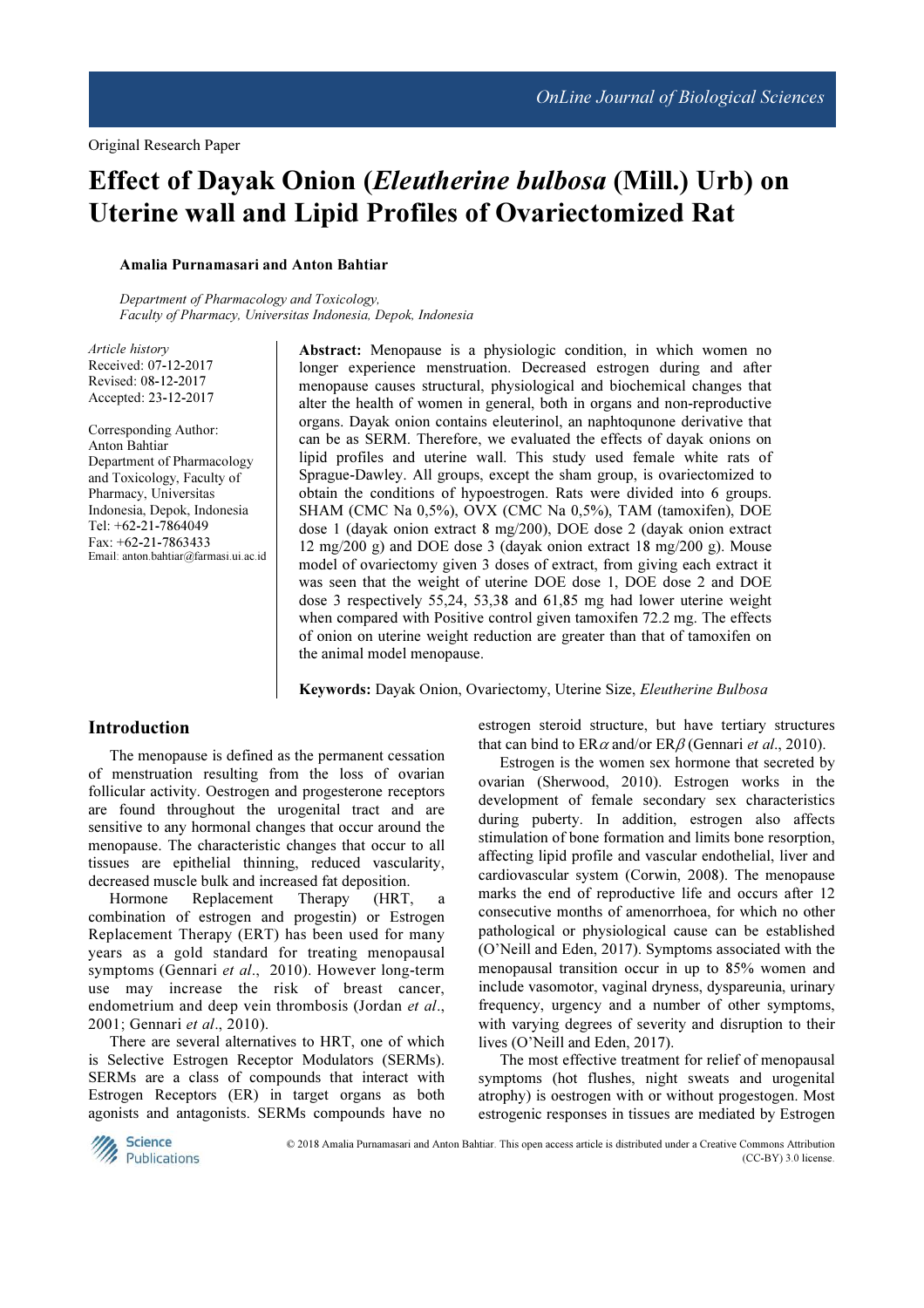Receptors (ERs), ER $\alpha$  or ER $\beta$ , which involve liganddependent transcription factors. As postmenopausal hormone replacement has become an ever more complex issue, women have sought non estrogen alternatives to treat their menopausal symptoms and improve their overall health. Selective Estrogen Receptor Modulators (SERMs) have been developed to preserve the benefits of traditional hormone therapy while avoiding unwanted side effects (De Oliveira et al., 2013). SERMs are ER ligands that in some tissues act like estrogens, but block estrogen action in others through competitive inhibition of estrogen binding to Ers (Pinkerton and Thomas, 2014). The resulting biologic action can vary according to the specific type of ER, cofactors, responses and ligands leading to tissue specific agonist and antagonist activity. The ideal SERM would treat such symptoms as hot flashes, vaginal dryness and mood changes while protecting women from osteoporosis and heart disease. These benefits would be met without substantially increasing the risk of breast or endometrial cancer (De Oliveira et al., 2013).

Dayak onion bulbs (Eleutherine bulbosa (Mill.) Urb.) is from Iridaceae family, it contains eleutherinol compounds that was in silico study have been shown to bind to estrogen receptors (Amelia *et al.*, 2014). This plants empirically has been used to cure breast cancer, high blood pressure, lowering blood glucose, lowering cholesterol, drugs boils, colon cancer, stroke and abdomen pain after delivered a baby (Galingging, 2009). Therefore, the aim of this study is to evaluate the effects of dayak onion buls extract on uterine as reproductive organ and lipid production as non reproductif organ.

## Materials and Methods

#### Plant and Chemical Materials

Eleutherine bulbosa (Mill.) Urb. were collected from Palu, Central celebes, Indonesia. Determined by the Research Center for Natural resources of Tadulako University (Certificate of Determination No. 206/IPH.1.01/If.07/I/2016). Extraction of Dayak onion bulbs waas carried out in the laboratory of Indonesian Center for Spices and Medicinal Plants Research, Bogor. The extractive value of methanol from dried powders was calculated as % w/w yield and was found to be 3.77%. The identification of the extracts was conducted in the laboratory of the Center for the Study of Biofarmaka, Bogor Agricultural University.

## Animals

Female Sprague–Dawley rats, aged 42 days, were purchased from National Institute of Health Research and Development (NIHRD). The animals were grouped and housed in polyacrylic cages with one animal per cage and maintained under standard laboratory conditions (temperature  $25 \pm 2$ °C) with dark and light cycle (12/12 h) and allowed free access to commercial pellet diet and water ad libitum.

Rats were acclimatized to laboratory condition for 1 week before commencement of experiment. At 50 days of age, bilateral ovariectomy was performed via a dorsal midline incision under ketamine injection (Raso et al., 2009). All rats were allowed controlled access to a commercial standard pellet and free access to deionized water. Normal (sham-operated) and OVX rats were sacrified under light anesthesia to determine the baseline at 21 days after ovariectomy. after checking the success of ovariectomy, animals were assigned to experimental groups, SHAM, OVX, OVX-Tamoxifen, DOE dose 1, DOE dose 2 and DOE dose 3, with six animals per group. Group of DOE dose1 to DOE dos 3 are groups who received 70% ethanolic extracts of Dayak Onion bulbs (DOE)/Eleutherine bulbosa suspended in 0,5% CMC with doses 8; 12; and 18 mg/200 g BW of rats, respectively. Tamoxifen and dayak onion bulbs extracts was given orally using a stomach tube for 3 weeks. The food intake of all rats was measured everyday.

On the day after the last dose, the rats were blood collected from orbital plexus and sacrified under light anesthesia (Joslin, 2009). The uterus was removed and the wet weight and subject for histology preparation.

## Determination of Lipid Profiles

Cholesterol, Triglyceride, LDL, HDL levels were determined by the enzymatic colorimetric method using kit (DiaSys, Germany) and evaluated using spectrophotometer UV-Vis Shimadzu 1800 (Japan) (Xu et al., 2014).

## Histological Analysis

The uterine was fixed in 10% buffered formalin for 48 h. Uterine were cut for three cross section per area. All samples were embedded in paraffin and 3  $\mu$ m thick sections were cut, mounted and stained with Hematoxylin and Eosin (H&E) for microscopic analysis (López-Belmonte et al., 2012).

#### Statistical Analysis

Data from the animal experiments were expressed as the mean  $\pm$  S.E.M. The statistical significance of differences between the groups were assessed with a one-way ANOVA, followed by Bonferroni or LSD post-hoc test analysis using software SPSS. p values of less than 0.05 were considered to indicate significant differences.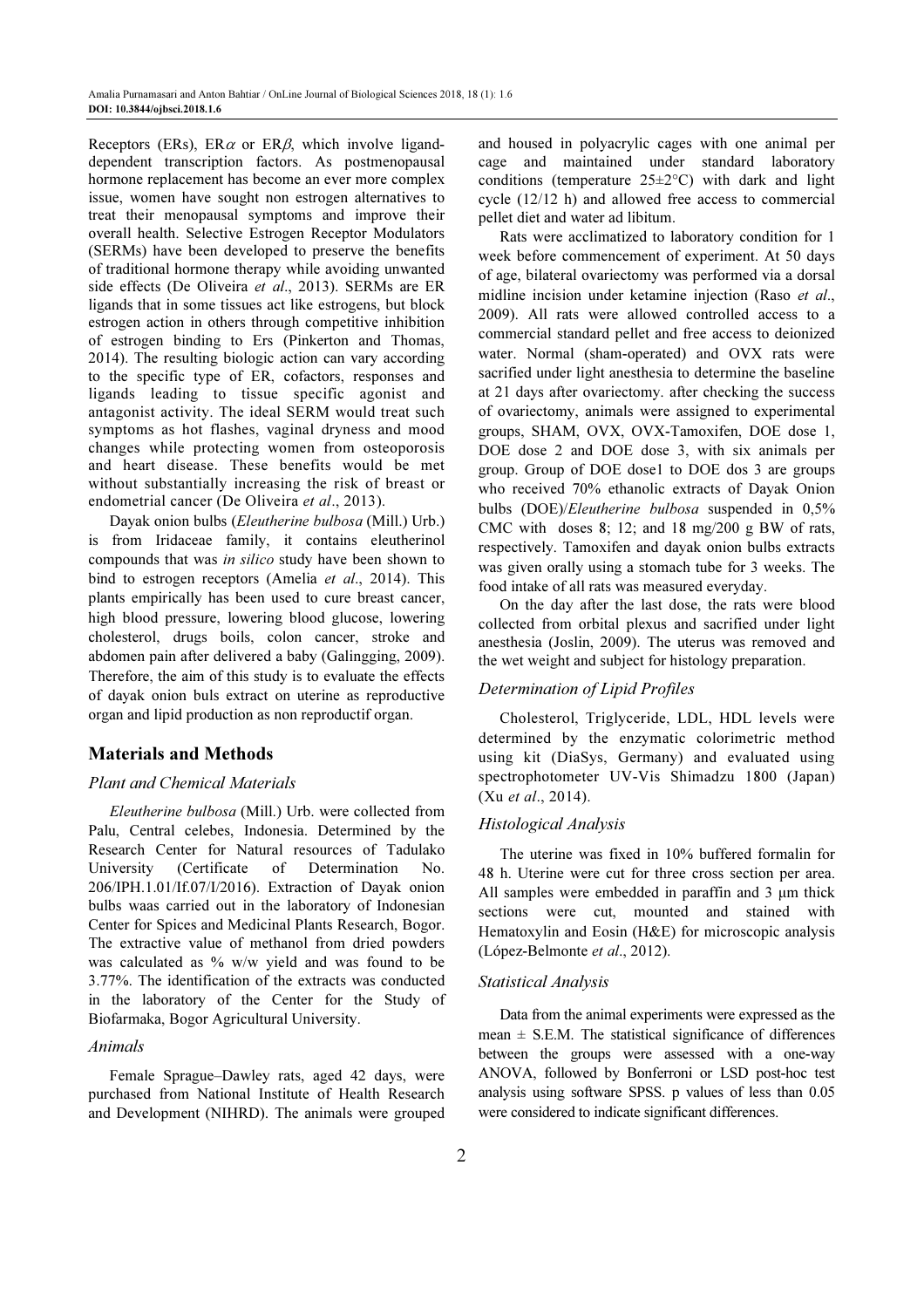## Results

Identification of Naphtoquinone of the Dayak Onion extracts by TLC

We have evaluated naphtoquinone compound by TLC as a core of eleutherinol Fig. 1. We did not have standart of eleutherinol therfore we evaluated naphtoquninone. Using 10% of pottasium hydroxide in ethanol spray, we identified the naphtoquinone at Rf 0.87 after eluted extract by chloroform: Methanol (7:1) (Insanu et al., 2014).

## The Effects of Dayak Onion Bulbs Extract on Serum Lipid Profiles

Table 1 showed that ovariectomized rats have increased of all the lipids except for HDL, this result similar with previous research taht showed increased of lipid plasma in ovariectomy (Kitson et al., 2015). All treatment using tamoxifen and dayak onion bulb extracts could reduce lipid profiles in ovariectomized rat. The treatment by the dayak onions bulb extracts has better result compared with tamoxifen treatment, especially on DOE dose 3.

We then evaluated the body weight of rats and found that ovariectomized increased body weight. The treatment of ovx rats by tamoxifen have not changed the body weight that increased by ovx. But the treatment of ovx rats by dayak onions bulbs ektracts for 3 weeks can be decreased the increasing weight of ovx rats especially on DOE dose 2 and DOE dose 3.

## The Effects of Ovariectomy to Uterine Size and Uterine Weight

We then evaluated the extract on uterine size and weight as shown in Fig. 2 and Table 3. Figure 2 indicated that ovariectomy decrease the size of uterine and the administration of tamoxifen and three doses of extract could not recover the size of uterine.

Table 3 indicated that ovariectomy decreased the weight of uterine and also the thickness of uterine and endometrium walls significantly, the administration of Tamoxifen and dayak onions bulb extracts in three different doses can not recover the changed of uterine.

We then evaluated the thickness of uterine wall and endometrium wall as shown in Fig. 3 and Table 2.

Figure 3 indicated that ovariectomy decreased the thickness of uterine wall and endometrium wall.

Table 1: Measurements of Lipid profile of ovariectomized rats after 3 weeks treatment by dayak onion bulbs extracts

| Groups           | Triglyceride (mg/dL)  | Total Cholesterol (mg/dL) | $HDL$ (mg/dL)     | $LDL$ (mg/dL)         |
|------------------|-----------------------|---------------------------|-------------------|-----------------------|
| <b>Sham</b>      | $145.76 \pm 32.70 \#$ | $232.43 \pm 56.37$        | $60.99 \pm 5.65$  | $142.28 \pm 57.25 \#$ |
| Negative control | $270.02\pm18.08*$     | $394.31 \pm 51.33*$       | $65.19 \pm 19.81$ | $275.12 \pm 36.58^*$  |
| Positive control | $214.74 \pm 55.07*$   | $309.17 \pm 16.61*$       | $55.89\pm4.57$    | $210.33 \pm 25.57$ *# |
| DOE dose 1       | $207.02 \pm 54.31$ *# | $330.16 \pm 10.09*$       | $63.13 \pm 11.29$ | $225.63\pm13.83*$     |
| DOE dose 2       | $188.21 \pm 26.33 \#$ | $270.74\pm16.49*$         | $60.95 \pm 15.09$ | $172.16 \pm 22.36 \#$ |
| DOE dose 3       | 160.63±28.94#         | $233.07 \pm 17.78$        | $56.27 \pm 2.71$  | $144.68 \pm 15.63 \#$ |
|                  |                       |                           |                   |                       |

Note: Sham = CMC 0,5%, negative control =  $\overline{\text{CMC 0,5\%}}$ , positive control = tamoxifen 0,36 mg/200 g BW, DOE dose  $1 = \overline{\text{E}}$ . bulbosa extracts bulb lb 8 mg/200 g BW, DOE dose  $2 = 12$  mg/200 g BW, DOE dose  $3 = 18$  mg/200g BW

Table 2: Body weight of ovariectomized rats after 3 weeks treatment by dayak onion bulbs extracts

| Groups           | Before Treatment (g) | After Treatment (g) | Weight difference (g) |
|------------------|----------------------|---------------------|-----------------------|
| <b>Sham</b>      | $130.35 \pm 11.73$   | $140.02\pm13.16$    | $9,67\pm2.91$         |
| Negative control | $145.18 \pm 18.54$   | $160,88\pm 29,93$   | $15,70\pm15,60*$      |
| Positive control | $140.88 \pm 10.45$   | $155,25\pm11,21$    | $14,37\pm9,26*$       |
| DOE dose 1       | $141,97\pm 24,77$    | $153,32\pm 28,68$   | $11.35 \pm 10.55*$    |
| DOE dose 2       | $123.93 \pm 11.80$   | $134,57\pm11,50$    | $10,63\pm4,65\#$      |
| DOE dose 3       | $145.35 \pm 18.82$   | $154.33 \pm 16.52$  | $8.98 \pm 11.88 \#$   |

Note: Sham = CMC 0,5%, negative control = CMC 0,5%, positive control = tamoxifen 0,36 mg/200 g BW, DOE dose  $1 = E$ . bulbosa extracts bulb 8 mg/200 g BW, DOE dose  $2 = 12$  mg/200 g BW, DOE dose  $3 = 18$  mg/200 g BW, (\*) = p<0.05 compared with negative control,  $(\#)=p<0.05$  compared with sham

Table 3: The effects of ovariectomy on the weight of uterine

|            |                      | Endometrium wall    | Uterine wall thickness $(\mu m)$ |  |
|------------|----------------------|---------------------|----------------------------------|--|
| Groups     | Uterine weight $(g)$ | thickness $(\mu m)$ |                                  |  |
| Sham       | $129.62 \pm 37.12$   | $45.01 \pm 6.38$    | $94.01 \pm 6.71$                 |  |
| OVX        | $42.23 \pm 6.79*$    | $20.56 \pm 4.17*$   | $38.22 \pm 5.15^*$               |  |
| <b>TAM</b> | $54.21 \pm 5.92*$    | $22.64 \pm 2.33*$   | $44.35 \pm 2.95*$                |  |
| DOE dose 1 | $66.93 \pm 26.58*$   | $21.58\pm4.34*$     | $45.27 \pm 2.43*$                |  |
| DOE dose 2 | $61.86 \pm 13.47*$   | $20.35 \pm 4.34*$   | $46.55 \pm 3.22*$                |  |
| DOE dose 3 | $63.48 \pm 13.06*$   | $22.85 \pm 4.56*$   | $42.55 \pm 4.33*$                |  |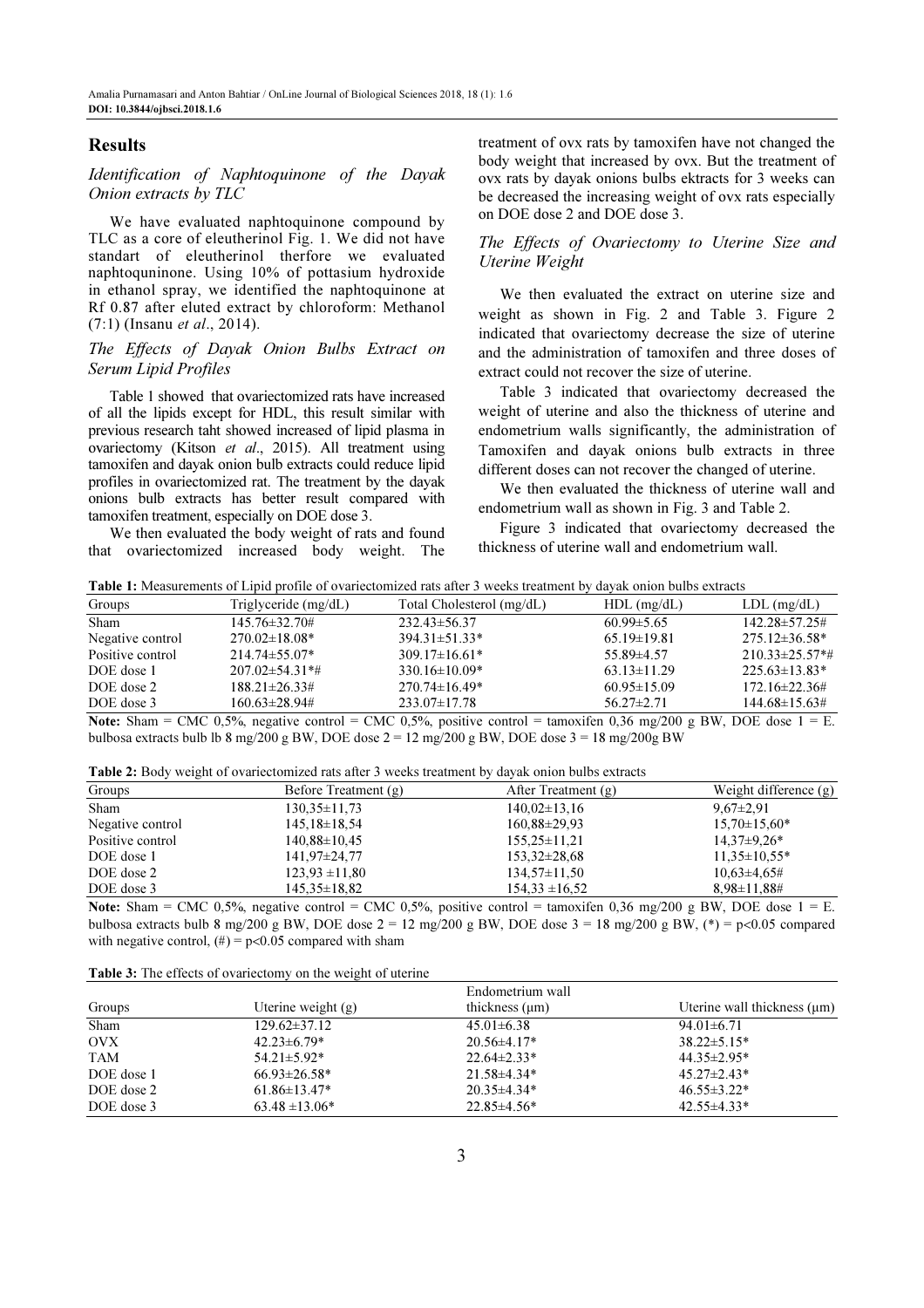

Fig. 1: TLC of the Dayak onions extracts. A. Spray by KOH; B. UV 256 nm; C. UV 366 nm. Blue arrow is naphtoquinone



Fig. 2: The effects of ovariectomy on uterine size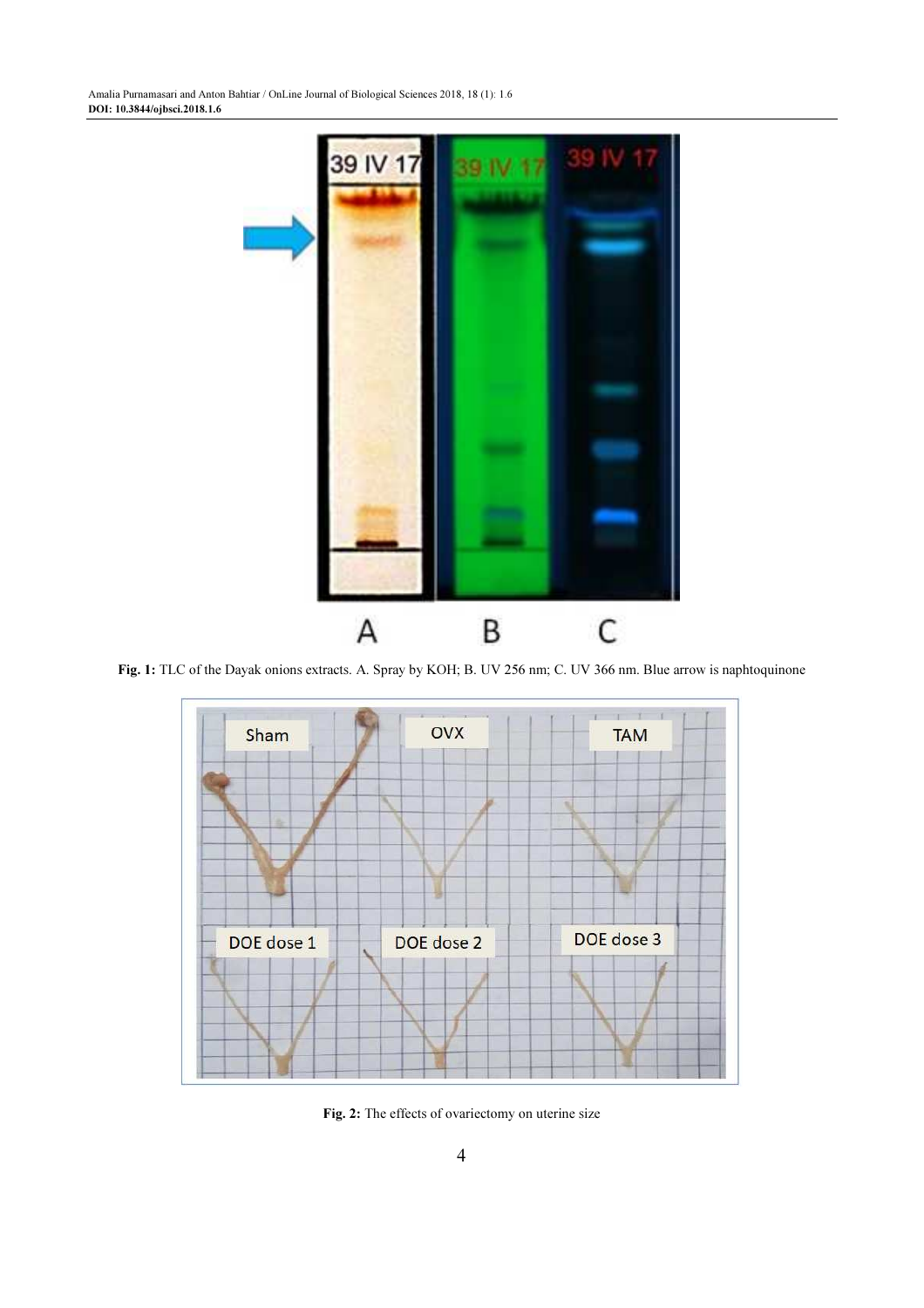

Fig. 3: The effects of Ovariectomy on the histology of the uterine walls

## **Discussion**

The result of TLC profile 70% of ethanol extract of Dayak Onion bulb (DOE) gave Rf value 0,10, 0,28, 0,44 and 0,87. These results show similarities with Rf from the previous study using the same eluent. To confirm wether DOE contain naphtoquinone we then observed TLC by 10% KOH spray in and showed orange spot TLC plate with Rf 0.87. This reaction very unique for naphtoquinone (Kotakemori and Okada, 1966).

There was a significant difference in triglyceride levels between SHAM and OVX  $(p<0.05)$ , it could be seen that the ovariectomy caused an elevated triglyceride levels (Kitson et al., 2015). Administration of DOE at various doses could decrease triglyceride levels in ovx rats. In mice, ovariectomy increased adipose triglyceride lipase signaling, resulting in increased nonesterified fatty acids and glycerol, which were attenuated by E2 treatment (Wohlers and Spangenburg, 2010). Treatment of female mice with E2 leads to decreased expression of lipogenic genes in adipose tissue (Bryzgalova et al., 2008).

The data on HDL levels for each group have tendency to increase in OVX compared with the SHAM. There was a tendency to decrease in HDL levels in tamoxifen treated group and DOE in various dose. Estrogen in rat plays a role in lowering both LDL and HDL in the blood.

LDL concentrations between SHAM showed statistically differences with the OVX group ( $p<0.05$ ). This suggests that the condition of hypoestrogen would increase LDL levels in the blood, this result similar with previous study (Xu et al., 2014). There was a significantly difference between tamoxifen and DOE groupg compared with  $OVX$  group ( $p<0.05$ ). This suggests that Dayak onion bulb extract could decrease LDL levels to normal levels such as SHAM.

From the data obtained, it could be seen that the administration of dayak onion bulbs extract could decrease the lipid profile of hypoestrogenic rat. This was due to the compounds contained in the dayak onion bulb extract of eleutherinol could bind to the estrogen receptor and caused some estrogenic effects, which estrogen could increase the activity of LDL receptors in the liver and increase lipolysis. Giving tamoxifen in animal showed that tamoxifen did not give significant effect to decrease of total cholesterol, LDL and triglyceride and decrease in blood pressure both systolic and diastolic. This result is relevant with previous study which proves that tamoxifen does not significantly reduce total cholesterol, LDL and triglyceride levels in the blood because they have oncoprotein MUC-1 that can resistance to tamoxifen. Therefore does not significantly affect the cardiovascular system (Poirot et al., 2012).

The effects of DOE on uterine size, weight and the thickness of uterine and endometrium wall has been evaluated by weighing and histology of uterine. In all measurement, OVX reduced size, weight and the thickness of the uterine. Administration of tamoxifen and DOE could not recover size, weight and the thickness of the uterine.

## Conclusion

Based on the research that has been done, it can be concluded that dayak onion bulbs extract has an effect on lipid profiles and has no effects on uterine organ.